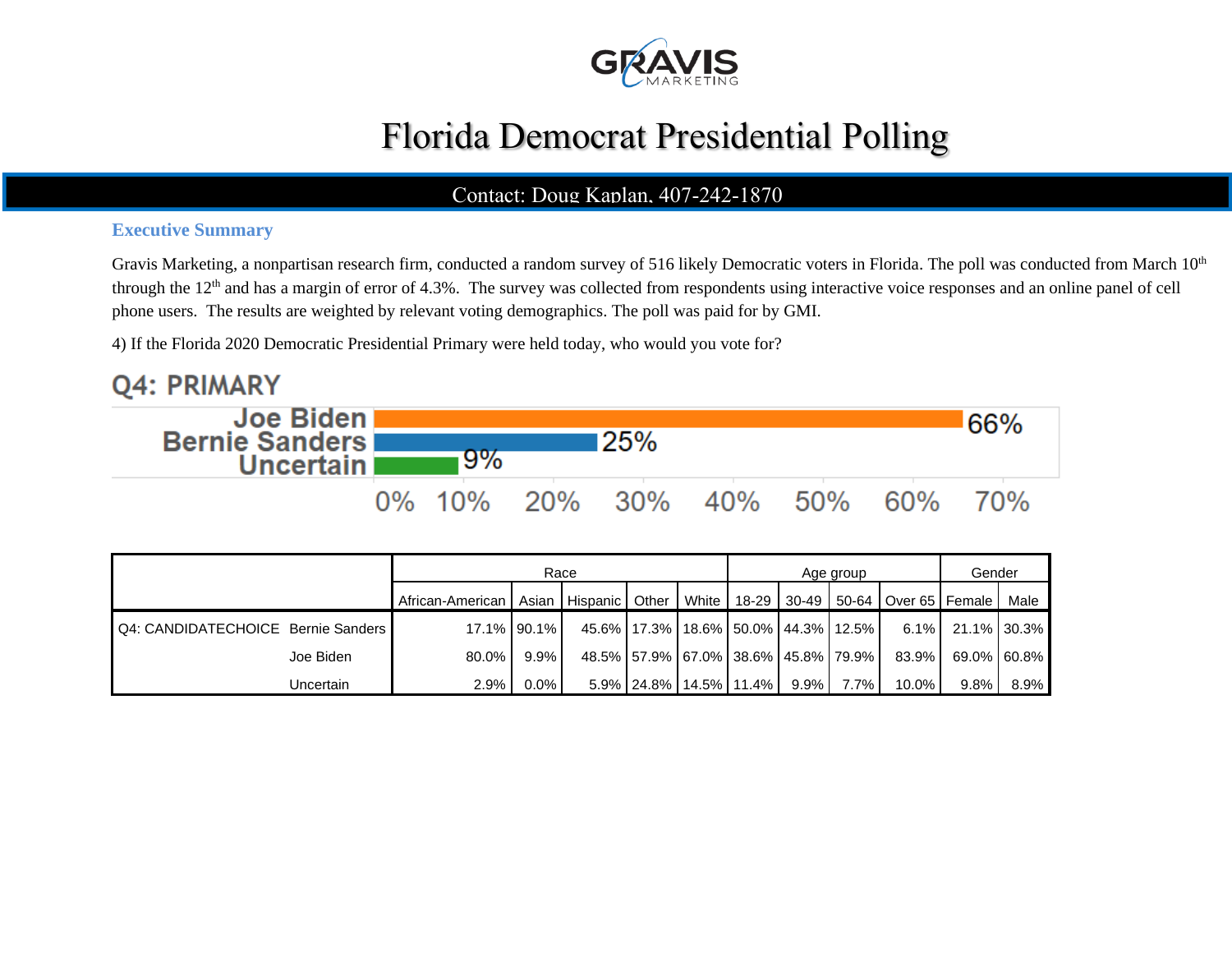

5) If former Vice President Joe Biden is the Democratic nominee for President, who would you vote for?

[Only Bernie Sanders voters]

## **Q5: IF BIDEN VS. TRUMP**



|                                              | Race |                  |          |                |          |                                               | Age group   | Gender  |         |                  |       |             |
|----------------------------------------------|------|------------------|----------|----------------|----------|-----------------------------------------------|-------------|---------|---------|------------------|-------|-------------|
|                                              |      | African-American |          | Asian Hispanic | Other    | White                                         | 18-29       | 30-49   | 50-64   | Over 65   Female |       | Male        |
| <b>Q5: BIDENVSTRUMP <math>\rm N/A</math></b> |      | 82.9%            | $9.9\%$  |                |          | 54.4%   82.7%   81.4%   50.0%   55.7%   87.5% |             |         |         | 93.9%            |       | 78.9% 69.7% |
| Donald Trump                                 |      | 0.0%             | $0.0\%$  | 18.0%          | $0.0\%$  | 2.5%                                          | 7.2%        | 11.1%   | 1.8%    | 0.5%             | 1.9%  | 8.9%        |
| Joe Biden                                    |      | 17.1%            | $90.1\%$ | 21.5%          | $17.3\%$ |                                               | 12.2% 33.7% | 29.9%   | 8.5%    | 5.0%             | 17.4% | 16.7%       |
| Not vote                                     |      | 0.0%             | 0.0%     | $0.0\%$        | $0.0\%$  | 1.2%                                          | 0.0%        | 2.0%    | 0.0%    | $0.0\%$          | 0.0%  | 1.3%        |
| Other                                        |      | 0.0%             | 0.0%     | 3.6%           | $0.0\%$  | 2.2%                                          | 4.1%        | .3%     | 2.2%    | 0.6%             | 0.6%  | 3.4%        |
| Uncertain                                    |      | $0.0\%$          | $0.0\%$  | 2.4%           | $0.0\%$  | 0.5%                                          | 5.1%        | $0.0\%$ | $0.0\%$ | $0.0\%$          | 1.2%  | $0.0\%$     |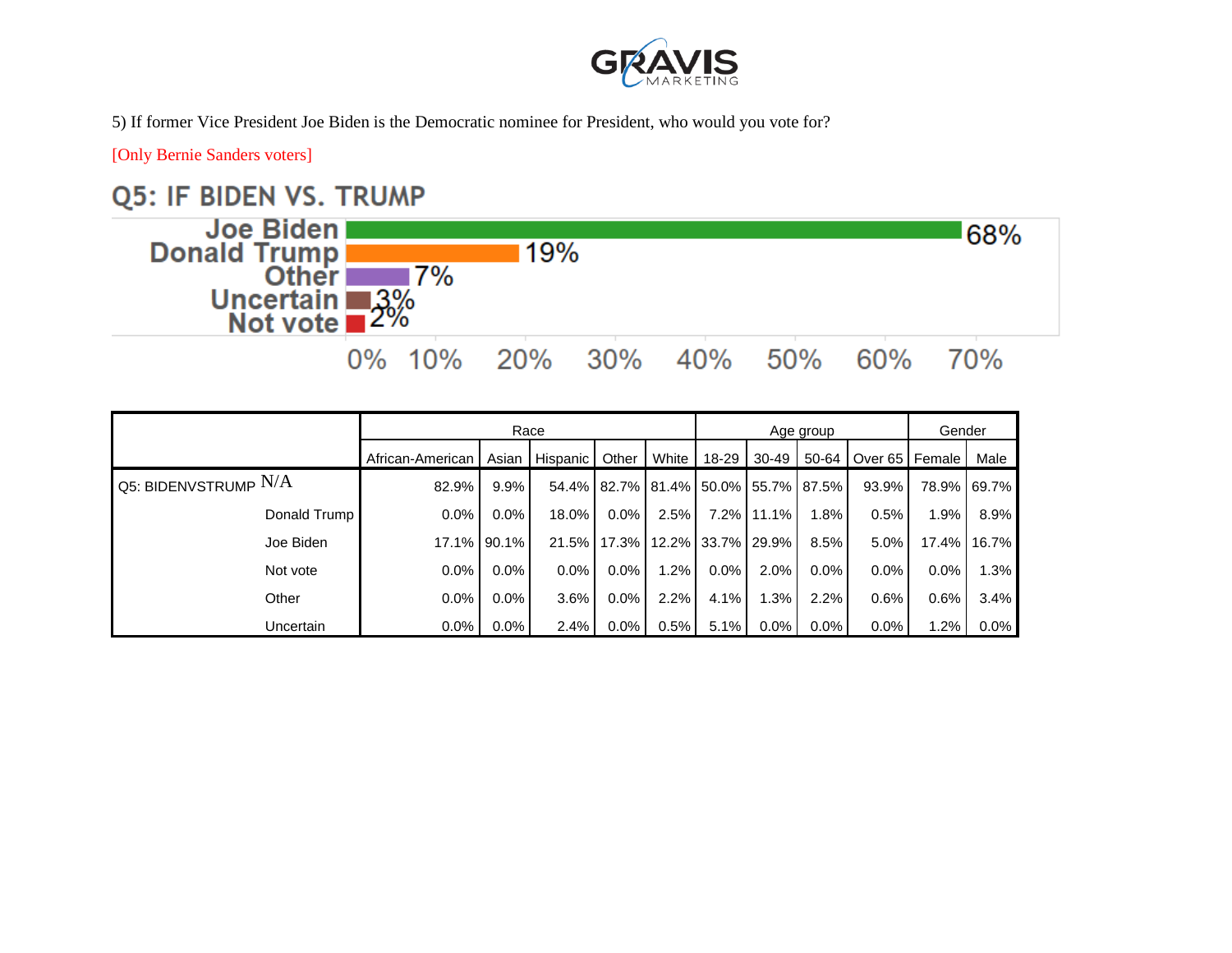

#### **The following questions are for demographic purposes**

1) Are you registered to vote in Florida?

## **Q1: REGISTERED**



3) Do you plan to vote in the upcoming 2020 Democratic Presidential Primary?

**Q3: LIKELY PRIMARY** 

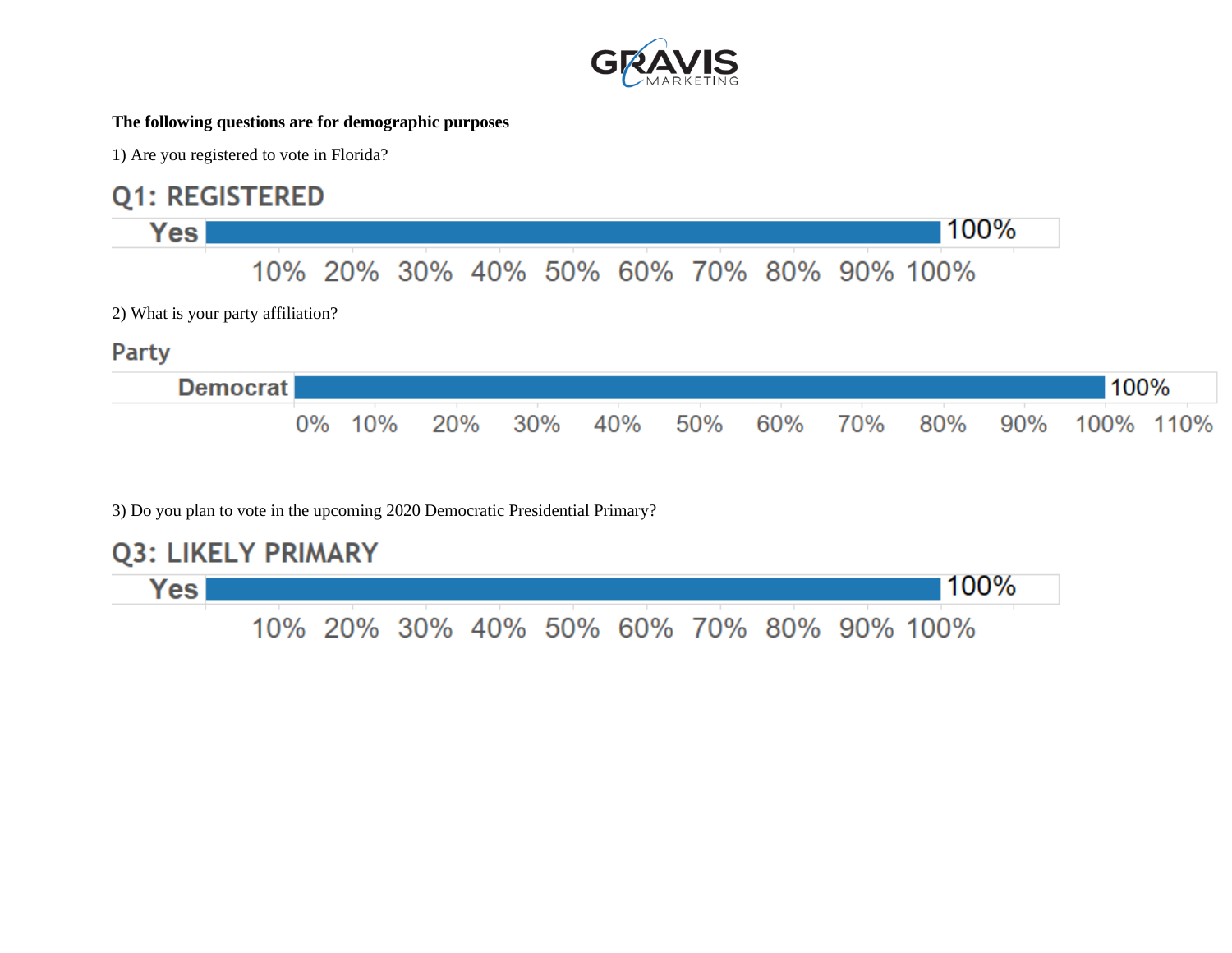

6) What is your political ideology?



7) Are you or is a member of your immediate family from a Latino, Hispanic or Spanish speaking background?

## **Hispanic**



8) What race do you identify yourself as?

### Race

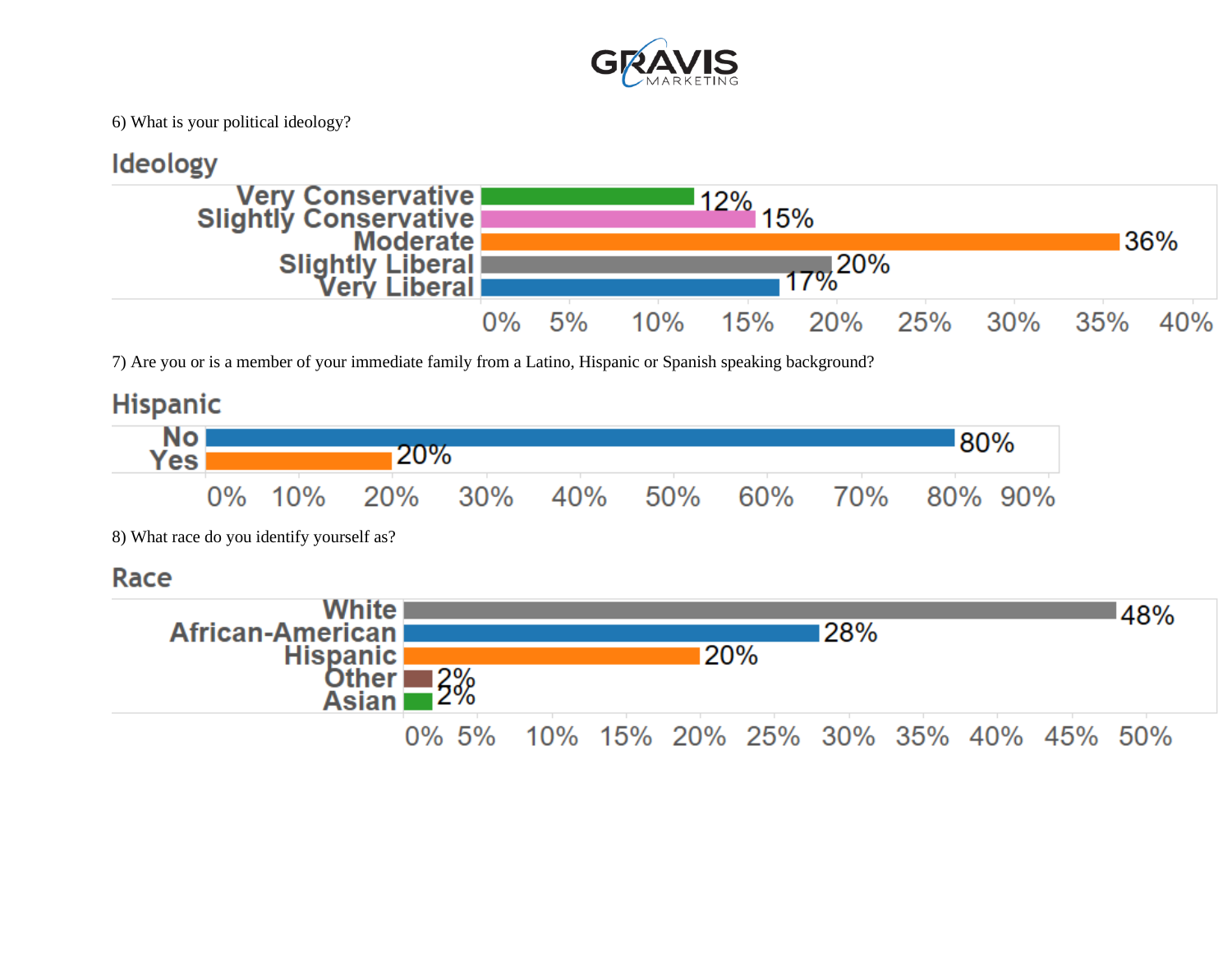

9) Which of the following best represents your religious affiliation?

## **Religious affiliation**



10) What is the highest level of education you have completed?

## **Education Category**



11) How old are you?